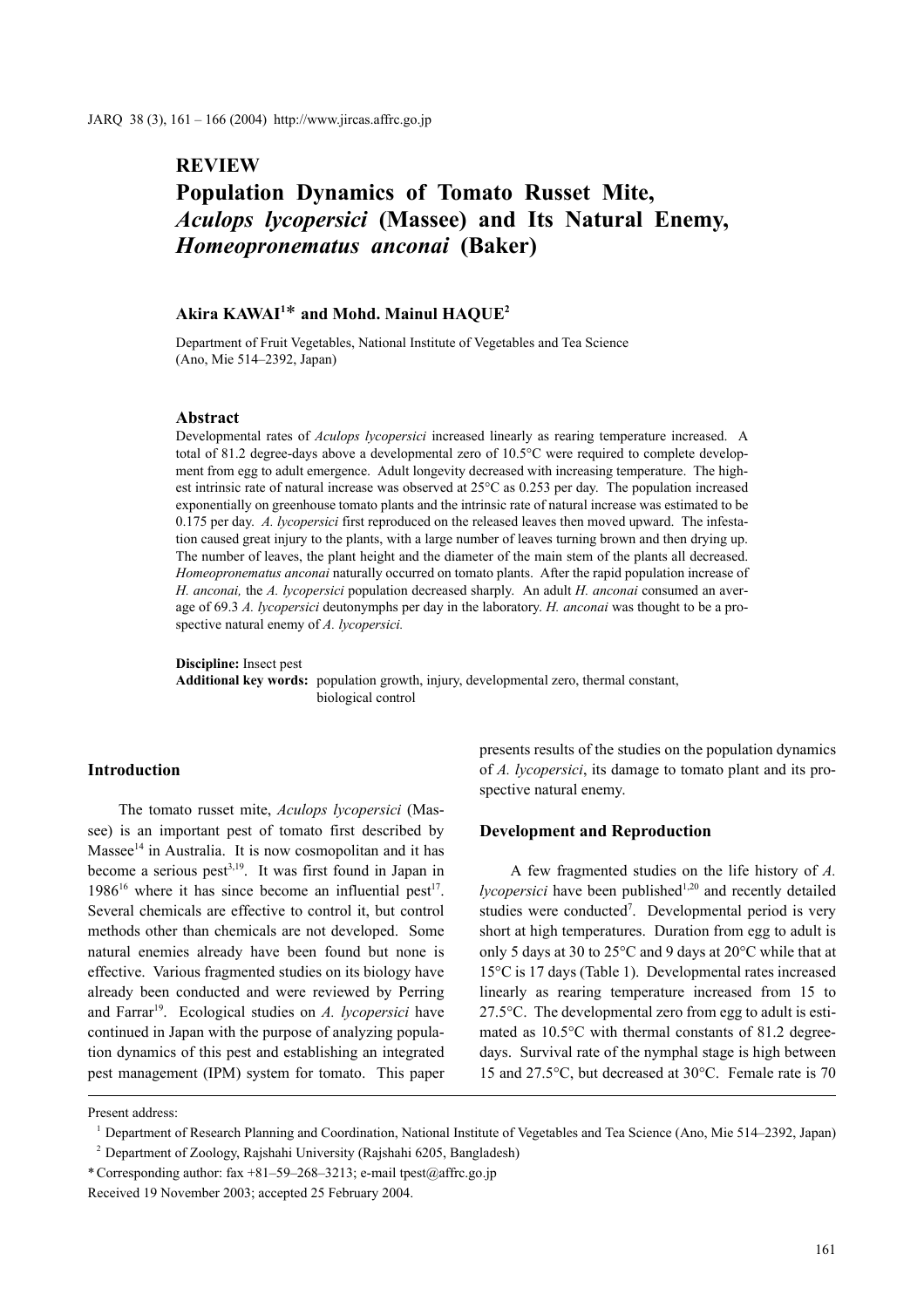to 80% regardless of temperature. At 25°C, longevity of female adults is 26 days and fecundity per female is a maximum of 51.7 eggs (Table 2). The intrinsic rate of natural increase increased with temperature to a peak of 0.286 at 25°C (Table 3). This rate was much higher than that of other eriophyoid mites $2,15$  and is nearly equal to that of *Tetranychus ulticae* (0.292) or *T. kanzawai*  $(0.268)^{13}$ .

These experiments were conducted at 30–33% relative humidity. High humidity retarded development and decreased the number of eggs of *A. lycopersici* at high temperatures and 30–60% humidity was suitable for reproduction<sup>20</sup>. Population growth in the field at high humidity conditions would be slower than the data in Table 3.

#### **Population growth on tomato plant**

Population growth of *A. lycopersici* on tomato plant was examined in a glasshouse<sup>6</sup>. A hundred adults of A. *lycopersici* were released on the fourth and fifth leaves from the base of the plant. The population increased exponentially and peaked (187,286 per plant) at 6 weeks after infestation (Fig. 1). The change in population density during the 6 weeks after infestation fitted well to the equation  $Nt = 0.175t + 0.495$  ( $r = 0.964$ ,  $P < 0.01$ ) (*t*: days after release, *Nt*: population density at day t). Population increased exponentially and the intrinsic rate of natural increase per day was estimated as 0.175. This rate is much higher than the intrinsic rate of natural increases of *Trialeurodes vaporariorum* or of *Thrips palmi* obtained

Table 1. Developmental duration and survival rate of A. *lycopersici* at different temperatures<sup>7</sup>

| Temp.           | Duration in days <sup>a)</sup> |                      |                       | Survival $(\% )$ |       |              |
|-----------------|--------------------------------|----------------------|-----------------------|------------------|-------|--------------|
| $({}^{\circ}C)$ | Egg                            | Nymph                | Egg to adult          | Egg              | Nymph | Egg to adult |
| 15              | $8.26 \pm 0.18$ (38)           | $8.78 \pm 0.31$ (27) | $17.07 \pm 0.18$ (27) | 93.8             | 82.1  | 77           |
| 17.5            | $5.85 \pm 0.14$ (39)           | $6.05 \pm 0.14$ (38) | $11.76 \pm 0.19$ (38) | 97.9             | 95.8  | 93.8         |
| 20              | $4.59 \pm 0.12$ (32)           | $4.06 \pm 0.11$ (32) | $8.66 \pm 0.18$ (32)  | 96.7             | 72.2  | 69.8         |
| 22.5            | $3.57 \pm 0.08$ (47)           | $3.62 \pm 0.10(45)$  | $7.16 \pm 0.11$ (45)  | 97.9             | 89.9  | 88           |
| 25              | $3.14 \pm 0.14$ (29)           | $2.40 \pm 0.10$ (25) | $5.48 \pm 0.14$ (25)  | 94.1             | 88.5  | 83.2         |
| 27.5            | $2.57 \pm 0.07$ (47)           | $2.21 \pm 0.07$ (47) | $4.79 \pm 0.09$ (47)  | 97.5             | 92.7  | 90.3         |
| 30              | $2.23 \pm 0.09$ (30)           | $2.36 \pm 0.09$ (28) | $4.57 \pm 0.09$ (28)  | 95               | 55.7  | 52.9         |

a):  $\bar{x} \pm \text{SE}$ . Numbers in parenthesis indicate sample size.

**Table 2. Fecundity and longevity of ovipositing female** *A. lycopersici* **on tomato leaves at constant temperatures7**

| Longevity of<br>ovipositing female <sup>a)</sup> | % of ovipositing<br>females <sup>b)</sup> | Fecundity (total eggs)<br>/ ovipositing female) |
|--------------------------------------------------|-------------------------------------------|-------------------------------------------------|
| $32.2 \pm 0.6$ (26)                              | 77.1                                      | $21.9 \pm 4.1$                                  |
| $29.7 \pm 0.7$ (31)                              | 75.6                                      | $31.9 \pm 4.4$                                  |
| $25.7 \pm 0.8$ (27)                              | 69.2                                      | $51.7 \pm 9.8$                                  |
| $17.3 \pm 0.6$ (23)                              | 74 2                                      | $42.7 \pm 6.7$                                  |
|                                                  |                                           |                                                 |

a):  $\bar{x}$  ± SE. Numbers in parenthesis of the longevity column show sample size. b): No. of ovipositing females / No. of mites.

**Table 3. Parameters of** *A. lycopersici* **population growth on tomato leaves at** constant temperatures<sup>7</sup>

| Temp.<br>$(^{\circ}C)$ | Mean generation<br>time $(T_0)$ | Net reproductive<br>rate $(R_0)$ | Intrinsic rate of<br>natural increase $(r_m)$ |
|------------------------|---------------------------------|----------------------------------|-----------------------------------------------|
| 15                     | 20.7                            | 17.5                             | 0.138                                         |
| 20                     | 20.2                            | 24.4                             | 0.158                                         |
| 25                     | 12.8                            | 38.7                             | 0.286                                         |
| 30                     |                                 | 27.1                             | 0.253                                         |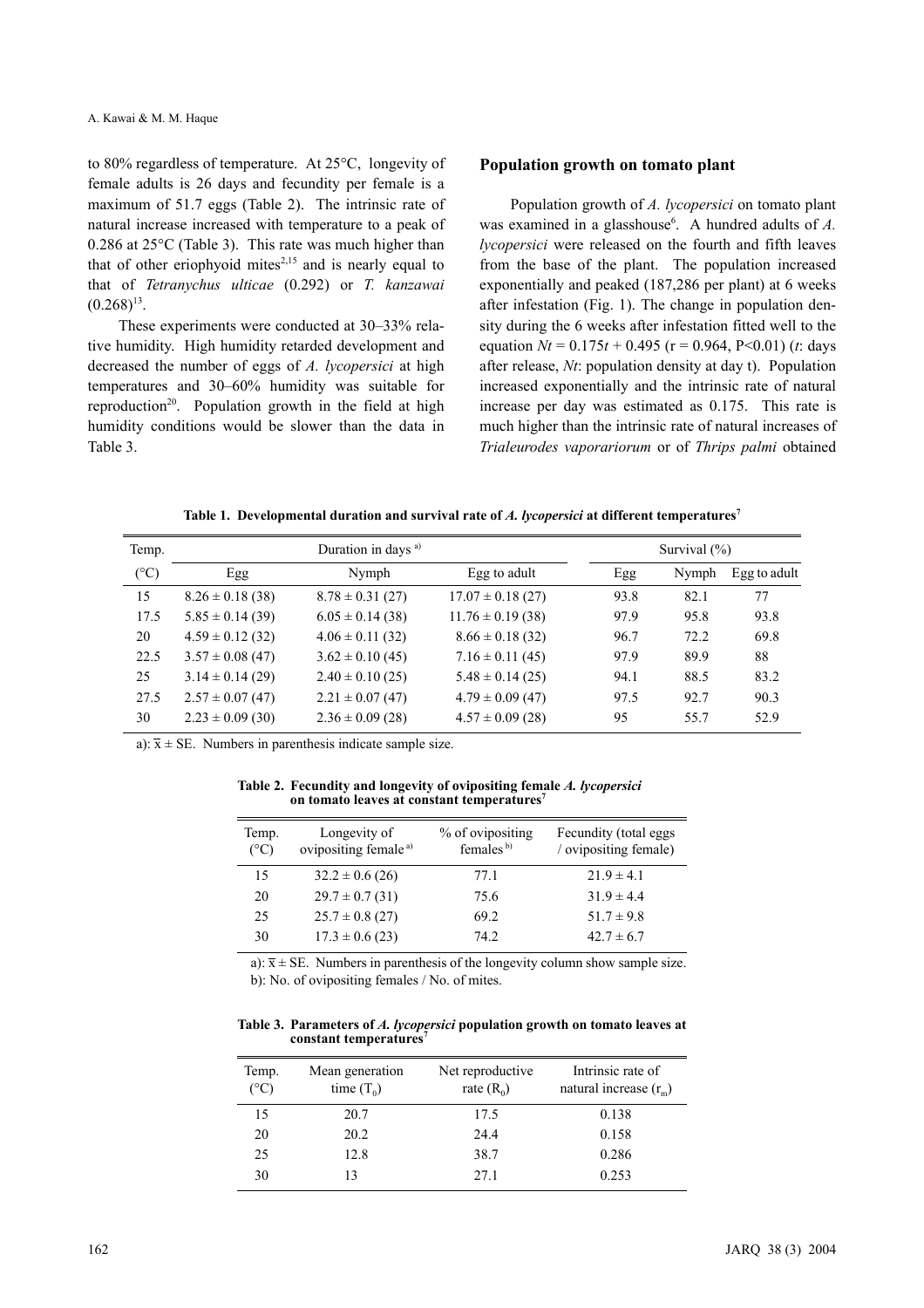

**Fig. 1. Population fluctuations of adult** *A. lycopersici* **on tomato plants6**





**Fig. 2. Vertical distribution of adult** *A. lycopersici* **on infested leaves (A) and stems (B)6** Arrows indicate the leaves of initial release.

in the greenhouse. From this rate, it is estimated that the population of *A. lycopersici* can increase 1,914 times in 30 days and 36,316 times in 60 days. The population of *A. lycopersici* on the plants decreased gradually from 7 weeks after infestation because of the damage to the host plant caused by the attack.

On tomato plant, more than 70% of the *A. lycopersici* population infested the leaves and most of the rest infested the stems. The vertical distribution of adults on leaves and stems is shown in Fig. 2. On leaves (Fig. 2A), Population Dynamics of Tomato Russet Mite and Its Natural Enemy

until 2 weeks after infestation, more than 80% of the population was found on the fourth and fifth leaves, where the mites were released. However, a few mites were found on the ninth and eleventh leaves at 1 and 2 weeks after infestation, respectively. At 3 weeks after infestation, the percentage was highest on the fifth leaf, but that on the fourth and fifth leaves was only 36%. The part with the highest percentage then moved up the plant. *A. lycopersici* first reproduced on the infested leaf and then moved upward. The leaves with the highest density were in the middle part of the plant and the leaves in the apical parts had a low density population. On the stem (Fig. 2B), at 1 week after infestation, about half of the population was found 10 to 20 cm from the base and this position was near where the mites were released. Until 4 weeks after infestation, the position with the largest population moved upward and the distribution tended to be uniform. From 5 to 7 weeks after infestation, the population on the apical part of the stem increased.

#### **Damage to tomato plant**

Thirty-two species were listed as host plants of *A. lycopersici* and 29 of these species were in the family Solanaceae<sup>19</sup>. The injury by *A. lycopersici* is essentially restricted to the family Solanaceae. Tomato is the most susceptible species and severe injury is frequently observed. Injury is seldom observed on other Solanaceous species, i.e. potato, eggplant and petunia. Significant differences in susceptibility to *A. lycopersici* were found between tomato varieties $10$  and highly resistant allied species of the same genus as tomato were found (Kitamura & Kawai, unpublished). Breeding of resistant varieties is expected.

Injury by *A. lycopersici* on tomato plant was quantitatively examined by releasing them in a glasshouse<sup>6</sup>. A hundred adults were released at the lower leaves and the physical characters of an infested plant were compared with those of an uninfested one (Fig. 3). From 1 week after infestation, the plant height was significantly shorter than that of an uninfested one and the difference became larger as the *A. lycopersici* population increased. The total number of leaves and the thickness of the main stem on infested plants were significantly smaller at 1 to 3 weeks after release and again at 6 to 8 weeks after release. Browning and drying of leaves were observed from 4 and 5 weeks after release, respectively (Fig. 4). At 7 and 8 weeks after release, 58 and 79% of the leaves were dried up in infested plants, respectively. However in the uninfested plants, only 3 and 4% of leaves turned brown and dried up due to aging in the same time frame. At 8 weeks after release, infested plants had only 4.8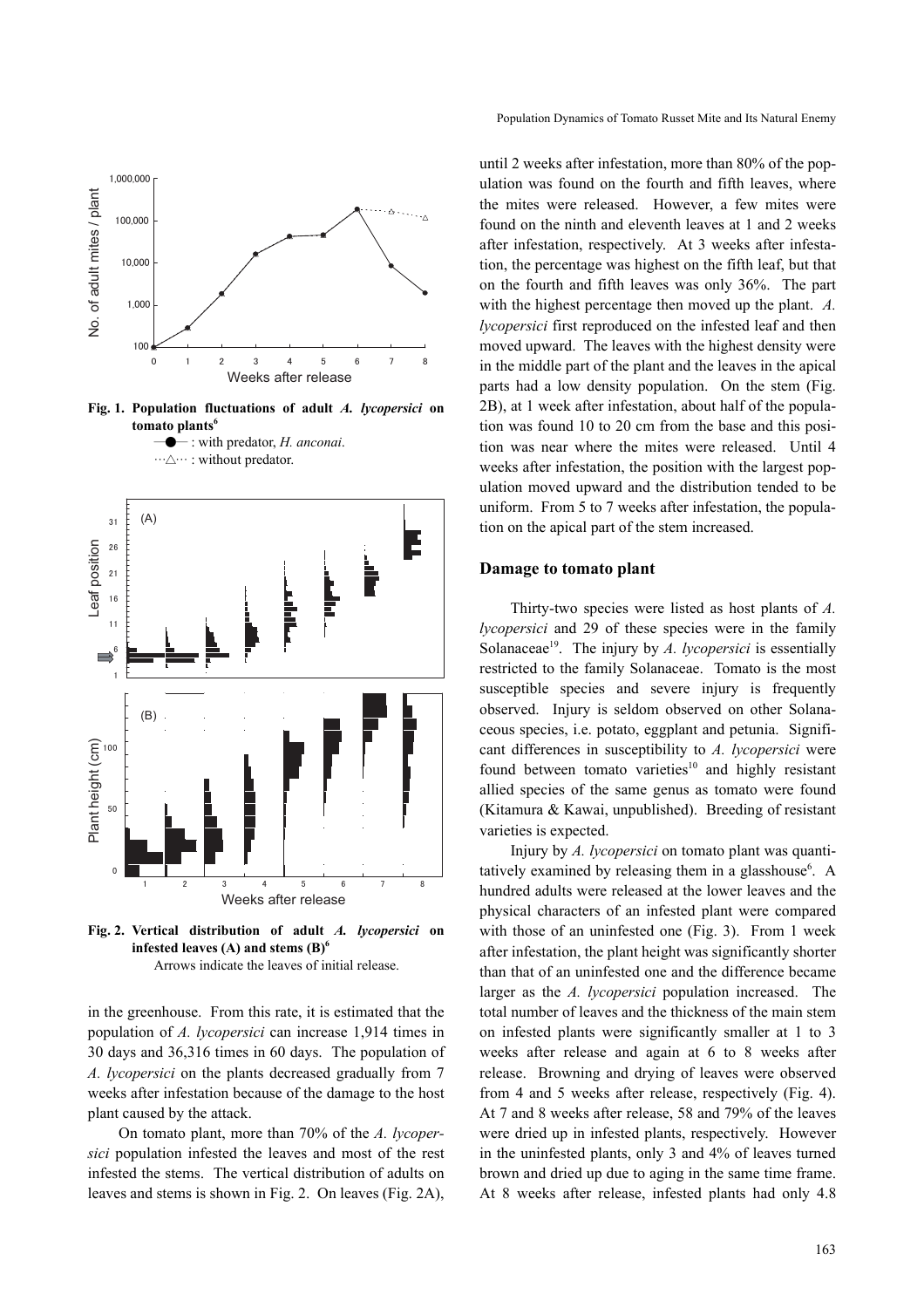

**Fig. 3. Comparison of physical characteristics between infested and uninfested plants6**

● : infested plants, ○ : uninfested plants. (A) plant height, (B) total number of leaves, and diameter of the main stem at the (C) fifth internode, (D) tenth inter-node, (E) 15th inter-node. \*: significant difference at the 5% level by *t* test. \*\*: significant difference at the 1% level by *t* test.



**Fig. 4. Number of dried, brown and healthy leaves on infested (A) and uninfested (B) plants6**

 $\Box$ : dried leaves,  $\Box$ : brown leaves, : healthy leaves.

healthy leaves, while uninfested ones had 34.8 healthy leaves.

A heavy infestation just after transplanting severely affects plant growth of small plants. As tomato plants grow, the effect of infestation on plant growth becomes smaller. From 6 weeks after infestation, since *A. lycopersici* reproduces on upper leaves and the number of healthy leaves becomes fewer, the growth of the plant is again suppressed by the injury.

#### **Natural enemy**

Several species were already reported as natural enemies of *A. lycopersici* (Table 4), but the control effect of these natural enemies is not clear.

In an experiment on population growth of *A. lycopersici* on tomato (Fig. 1), the predator, *Homeopronematus anconai* (Baker) naturally appeared on several plants from 7 weeks after the release of *A. lycopersici*<sup>11</sup>. *H. anconai* rarely moved between plants and it reproduced on the plant where it first appeared. More than 2,000 individuals were found on the leaf with the highest number in the eighth week. The population of *A. lycopersici* decreased rapidly in the plants where predators appeared. At 1 and 2 weeks after the appearance of the predator, the densities of *A. lycopersici* were 5.3% and 1.7% of that without predators, respectively. *H. anconai* was thought to regulate the population of *A. lycopersici.*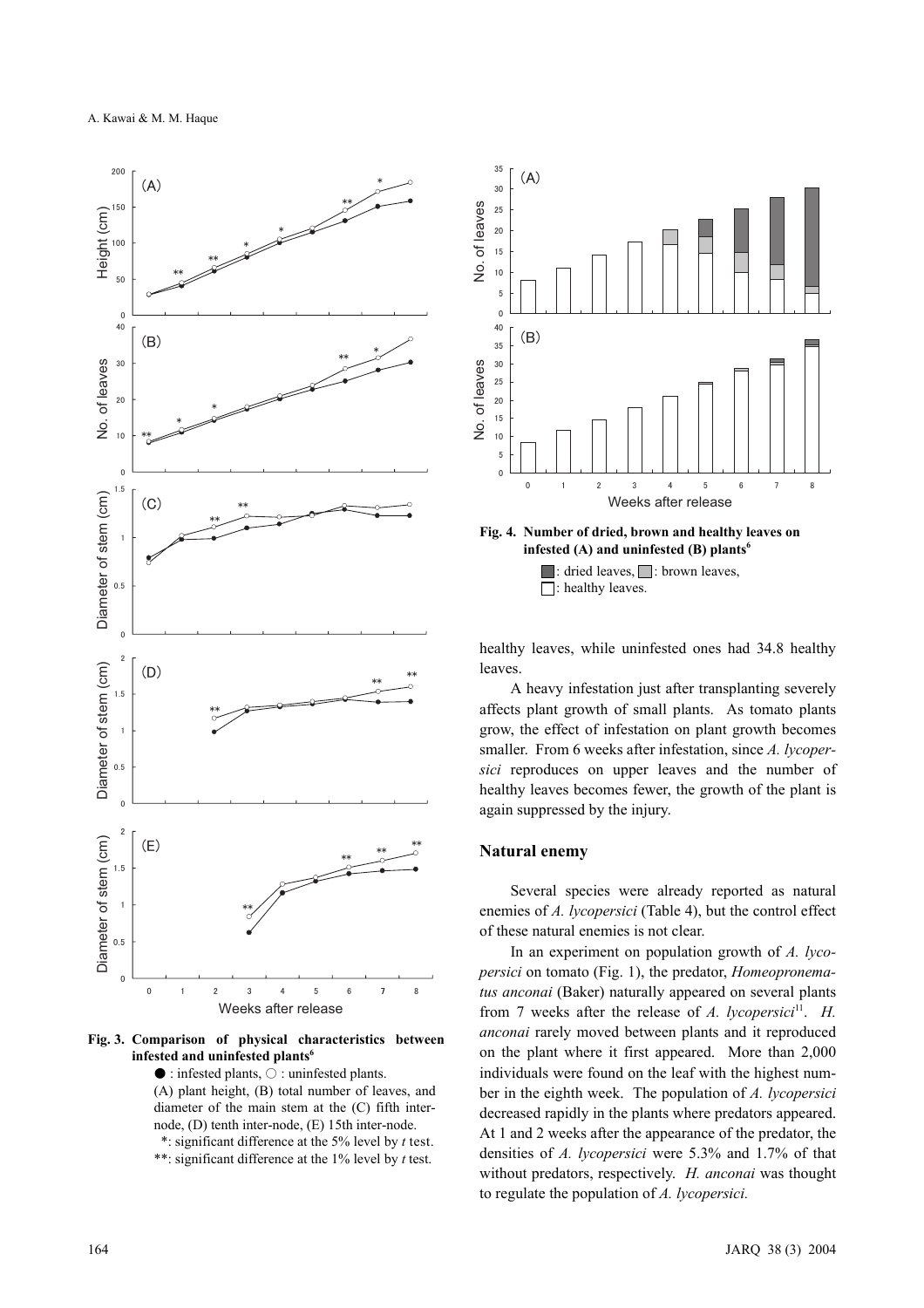| Order        | Family          | Scientific name          | Reference |
|--------------|-----------------|--------------------------|-----------|
| Acarina      | Phytoseiidae    | Euseius concordis        | 5         |
|              |                 | Amblyseius victoriensis  | 9         |
|              | Stigmaeidae     | Agistemus exsertus       | 18        |
|              | Tydeidae        | Homeopronematus anconcai | 8         |
|              |                 | Pronematus ubiquitus     | 1         |
| Thysanoptera | Phaleothripidae | Leptothrips mali         | 3         |
|              | Thripidae       | Scolothrips sexmaculatus |           |

**Table 4. Natural enemies of** *Aculops lycopersici*

The population density of *A. lycopersici* on potted tomato plants was depressed by the release of *H.* anconai<sup>8</sup>. On the contrary, Brodeur et al.<sup>4</sup> stated that *H*. *anconai* consumed 3–4 individuals of *A. lycopersici* per day and failed to develop to the adult stage when solely present with this prey. However, an adult *H. anconai* consumed an average of 69.3 *A. lycopersici* deutonymphs during a 24 h experimental period in the laboratory<sup>11</sup>. Adults and nymphs of *H. anconai* predated all stages of *A. lycopersici*, and when a small number of *H. anconai* were released on tomato plants in a greenhouse with a high density of *A. lycopersici*, the population of *A. lycopersici* was suppressed to a low density (Kawai et al., unpublished). *H. anconai* would be an effective control agent of *A. lycopersici.*

#### **Prospect for IPM**

Rapid reproduction of *A. lycopersici* and severe injury of tomato plant were quantitatively revealed. Several chemicals are effective to control *A. lycopersici.* However, in considering an IPM system for tomato, control methods other than chemicals are required.

Breeding of resistant varieties would be one of the effective methods. *H. anconai* is thought to be the other prospective control agent. In order to use this biological control agent, a mass production system should be established. Since Knop and Hoy<sup>12</sup> showed that *H. anconai* can be reared on pollen, a mass production system for *H. anconai* using pollen as food should be established. Moreover, packing and transportation methods for *H. anconai* and a simple forecasting method for *A. lycopersici* should be also established.

#### **References**

- 1. Abou-Awad, B. A. (1979) The tomato russet mite, *Aculops lycopersici* (Massee) (Acari: Eriophyidae) in Egypt. *Anz. Schadlingskd. Pflanzens. Umweltschutz*., **52**, 153– 156 [In German with English summary].
- 2. Allen, J. C., Yang, Y. & Knap, L. (1995) Temperature effects on the development and fecundity of the citrus rust mite (Acari: Eriophyidae). *Environ. Entomol*., **24**, 996–1004.
- 3. Bailey, S. F. & Keifer, H. H. (1943) The tomato russet mite, *Phylocoptes destructor* Keifer: Its present status. *J. Econ. Entomol.*, **36**, 706–712.
- 4. Brodeur, J., Bouchard, A. & Turcotte, G. (1997) Potential of four species of predatory mites as biological control agents of the tomato russet mite, *Aculops lycopersici* (Massee) (Acari: Eriophyidae). *Can. Entomol*., **129**, 1–6.
- 5. De Moraes, G. J. & Lima, H. C. (1983) Biology of *Euseius concordis* (Chant), a predator of the tomato russet mite. *Acarologia*, **24**, 251–255.
- 6. Haque, M. M. & Kawai, A. (2002) Population growth of tomato russet mite, *Aculops lycopersici* (Acari: Eriophyidae) and its injury effect on the growth of tomato plants. *J. Acarol. Soc. Jpn*., **11**, 1–10.
- 7. Haque, M. M. & Kawai, A. (2003) Effect of temperature on development and reproduction of the tomato russet mite, *Aculops lycopersici* (Massee) (Acari: Eriophyidae). *Appl. Entomol. Zool.*, **38**, 97–101.
- 8. Hessein, N. A. & Perring, T. M. (1986) Feeding habits of the Tydeidae with evidence of *Homeopronematus anconai* (Acari: Tydeidae) predation on *Aculops lycopersici* (Acari: Eriophyidae). *Int. J. Acarol.*, **12**, 215–222.
- 9. James, D. G. (1989) Influence of diet on development, survival and oviposition in an Australian phytoseiid, *Amblyseius victoriensis* (Acari: Phytoseiidae). *Exp. Appl. Acarol.*, **6**, 1–10.
- 10. Kamau, A. W., Mueke, J. M. & Khaemba, B. M. (1992) Resistance of tomato varieties to the tomato russet mite, *Aculops lycopersici* (Massee) (Acarina: Eriophyidae). *Insect Sci. Applic*., **13**, 351–356.
- 11. Kawai, A. et al. (2001) First record of *Homeopronematus anconai* (Baker) in Japan and predation on *Aculops lyco-*